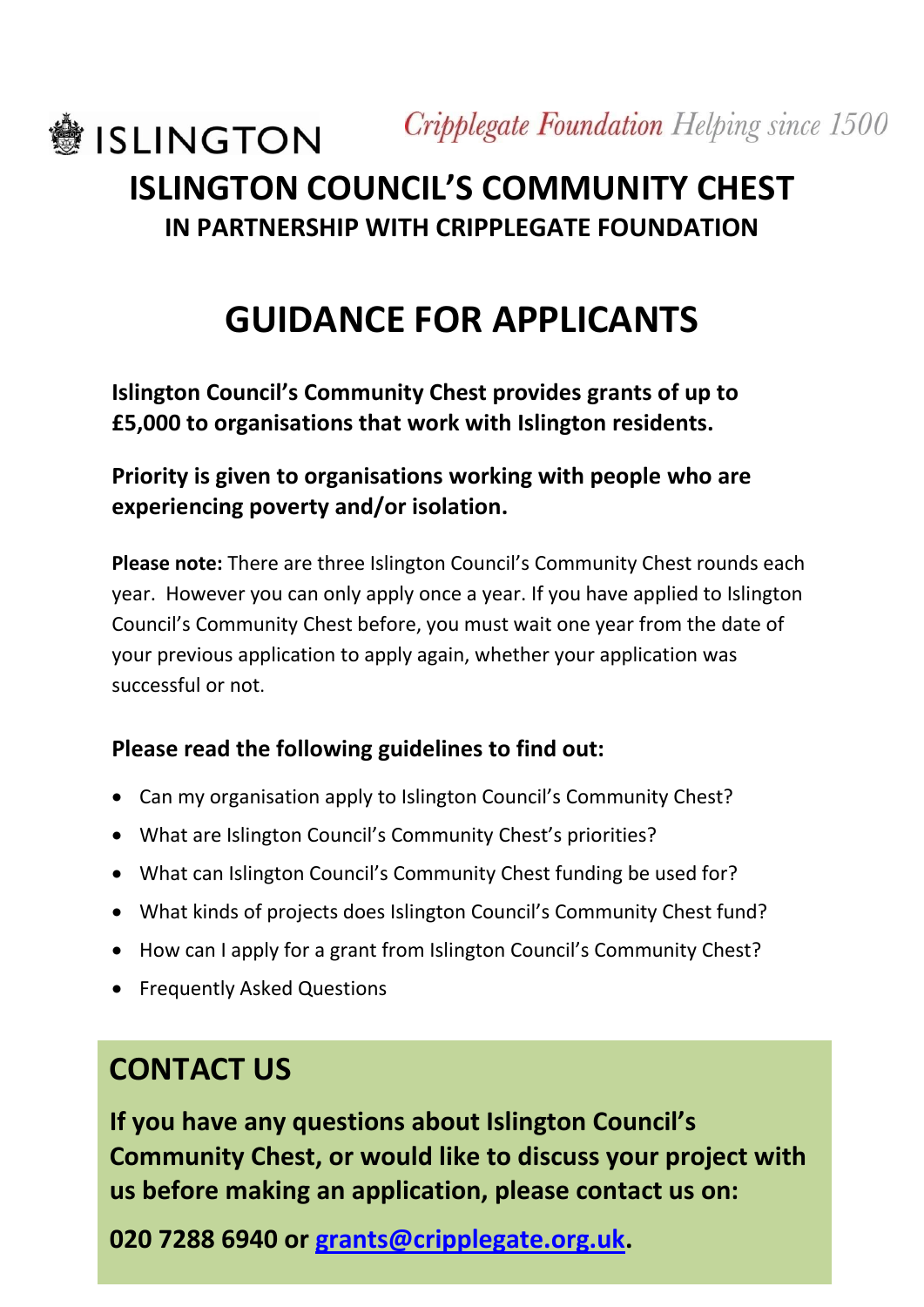#### **CAN MY ORGANISATION APPLY TO ISLINGTON COUNCIL'S COMMUNITY CHEST?**



Islington Council's Community Chest is funded by Islington Council, in partnership with Cripplegate Foundation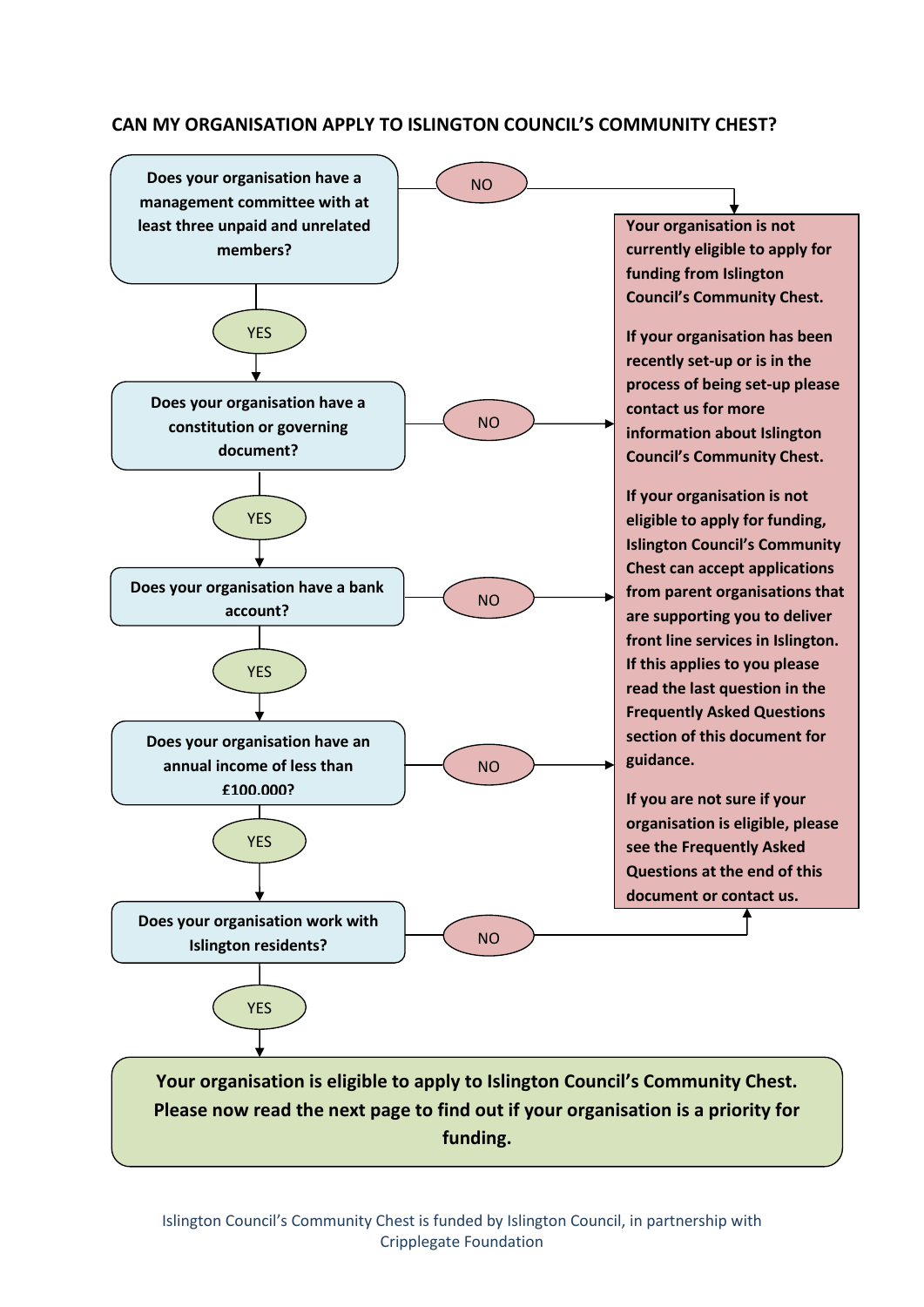#### **WHAT ARE ISLINGTON COUNCIL'S COMMUNITY CHEST'S PRIORITIES?**

Take this quiz to find out if your application is a priority for Islington Council's Community Chest:

| Is your organisation's annual income less than<br>£50,000? | <b>Yes</b> | <b>No</b> |
|------------------------------------------------------------|------------|-----------|
| Is your organisation based in Islington?                   | <b>Yes</b> | <b>No</b> |
| Does your organisation have good knowledge of, and         | <b>Yes</b> | <b>No</b> |
| connections to, other local organisations and services?    |            |           |
| Does your organisation work with disadvantaged             | <b>Yes</b> | <b>No</b> |
| Islington residents?                                       |            |           |

If you answered **'Yes'** to all of the above questions, your organisation is **more likely to be a priority for funding**.

If you answered **'No'** to one or more of the questions, it would be helpful for you to contact us to discuss your organisation before you apply.

**Please note** that in the case of applicants who have received multiple grants from Islington Council's Community Chest the Panel will be very keen to hear about efforts made to access other sources of funds.

**The above gives a sense of how likely your application is to be a priority, but all decisions are made on a case by case basis.**

**WHAT CAN ISLINGTON COUNCIL'S COMMUNITY CHEST FUNDING BE USED FOR?**

**Islington Council's Community Chest can fund:**

- Running costs, including rent, venue hire, bills, insurance, stationery etc
- Salary costs, including National Insurance employers contribution
- Materials and equipment\*

\*Islington Council's Community Chest can only fund computers and IT equipment at modest cost, where it is essential to your project and is kept somewhere where it is accessible to everyone involved in the project.

**You will be asked to include a budget for your project on the application form. If you are unsure about what Islington Council's Community Chest is able to fund, please contact us. Help with putting together a budget for your project is available from Voluntary Action Islington – [www.vai.org.uk.](http://www.vai.org.uk/)**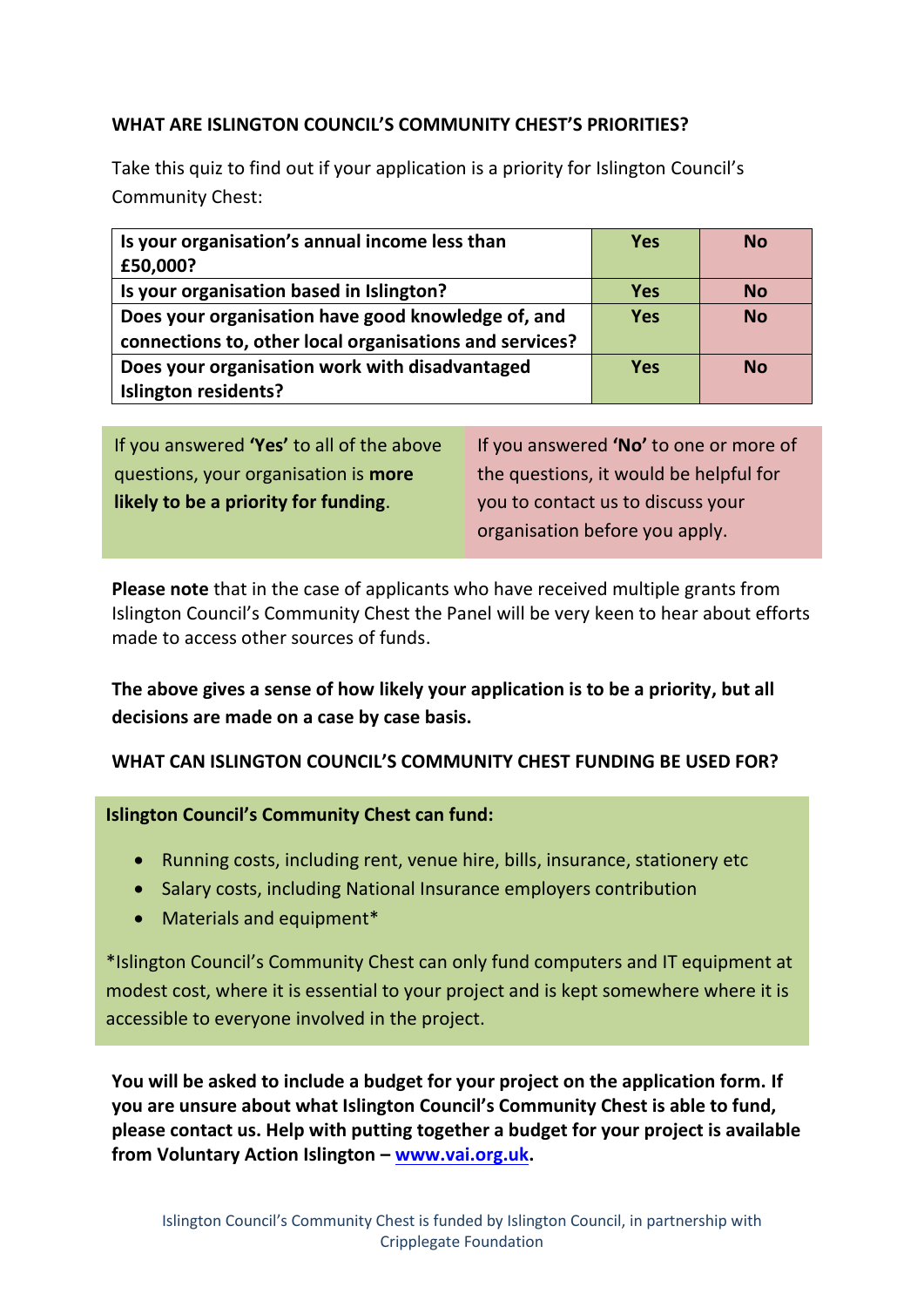

## **Living Wage Friendly Funder**

Islington Council and the Cripplegate Foundation are both accredited Living Wage Friendly Funders. Any grant made by either organisation that includes salary costs should be budgeted at the London Living Wage or above. For more information including details of what the current London Living Wage level is go to: **<https://www.livingwage.org.uk/calculation>**

While we are committed to paying all salaries at the London Living Wage, we understand the constraints and pressures that the voluntary and community sector operates within. If you wish to discuss any implications that this may have for your project or organisation, please contact us for a further conversation.

## **WHAT KINDS OF PROJECTS DOES ISLINGTON COUNCIL'S COMMUNITY CHEST FUND?**

Islington Council's Community Chest funds a wide range of projects that support disadvantaged Islington residents.

Islington Council's Community Chest actively seeks to fund projects which reflect the boroughs diversity. Islington Council's Community Chest is inclusive of all people regardless of their age, culture, disabilities, ethnic origin, gender, nationality, race, religion, and sexual orientation.

#### **WE ARE LOOKING FOR PROJECTS THAT:**

**ADVISE AND SUPPORT PEOPLE IMPROVE PEOPLE'S MENTAL AND/ OR PHYSICAL HEALTH EDUCATE PEOPLE AND IMPROVE THEIR SKILLS AND EMPLOYABILITY REDUCE ISOLATION AND INCREASE PEOPLE'S INVOLVEMENT IN THE COMMUNITY IMPROVE THE LOCAL ENVIRONMENT AND MAKE COMMUNITIES SAFER**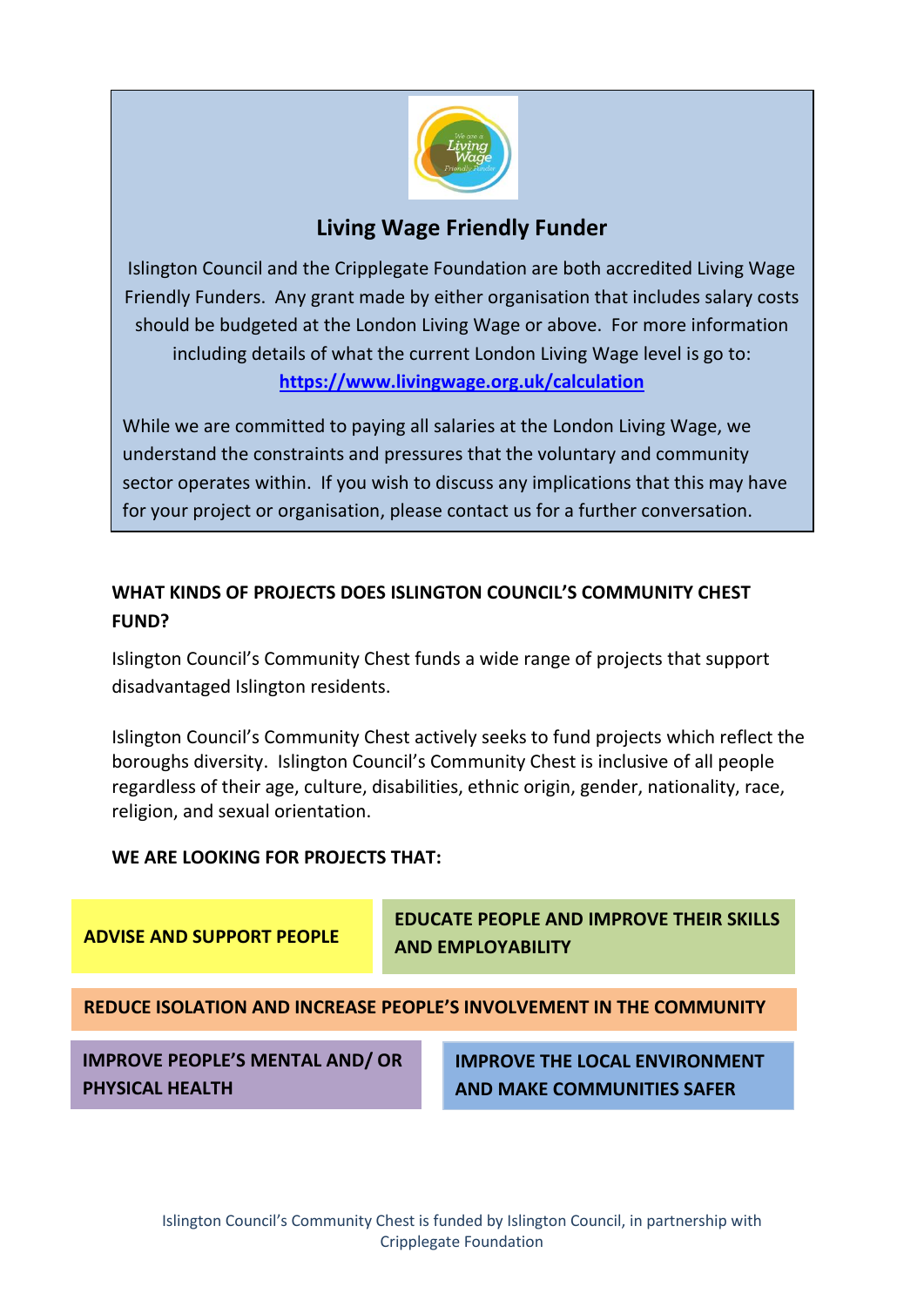To be funded by Islington Council's Community Chest, your project must do at least one of these things. On the application form, you will be asked to tell us which of these things your project will do, and how.

Islington Council's Community Chest can fund a wide variety of different types of groups and projects. The following are just examples of the types of groups and projects:

| <b>Parent and toddler</b><br>groups            | <b>Sports and exercise</b><br>activities                                                  |  | <b>Social clubs</b>                                           |  | <b>Supplementary</b><br>schools and<br>community<br>education<br>projects |  |
|------------------------------------------------|-------------------------------------------------------------------------------------------|--|---------------------------------------------------------------|--|---------------------------------------------------------------------------|--|
| <b>Events and festivals</b>                    | <b>Youth clubs</b>                                                                        |  | <b>Arts projects</b>                                          |  |                                                                           |  |
| <b>Social enterprises</b>                      | <b>Black, Asian, Minority</b><br><b>Ethnic and Refugee</b><br>(BAMER) community<br>groups |  | <b>Tenants and</b><br><b>Residents</b><br><b>Associations</b> |  | <b>Publications</b><br>or exhibitions<br>of work                          |  |
| <b>Environmental and</b><br>gardening projects |                                                                                           |  |                                                               |  |                                                                           |  |
|                                                |                                                                                           |  |                                                               |  | <b>Advice and support</b>                                                 |  |
| <b>Women's groups</b>                          | People with disabilities' groups<br><b>services</b><br>and activities                     |  |                                                               |  |                                                                           |  |

## **PLEASE NOTE: WE CANNOT FUND**

There are some organisations and projects that Islington Council's Community Chest cannot fund.

We cannot fund:

- Political activities
- Promotion of religion
- Construction or acquisition of buildings
- General appeals
- Organisations delivering second tier activities
- Trips / outings unless part of a bigger project
- Residential trips
- Debts
- Expenses that have already been incurred
- Local branches of national or regional organisations
- Statutory organisations (if you are a PTA thinking of applying see FAQs)
- Individuals

•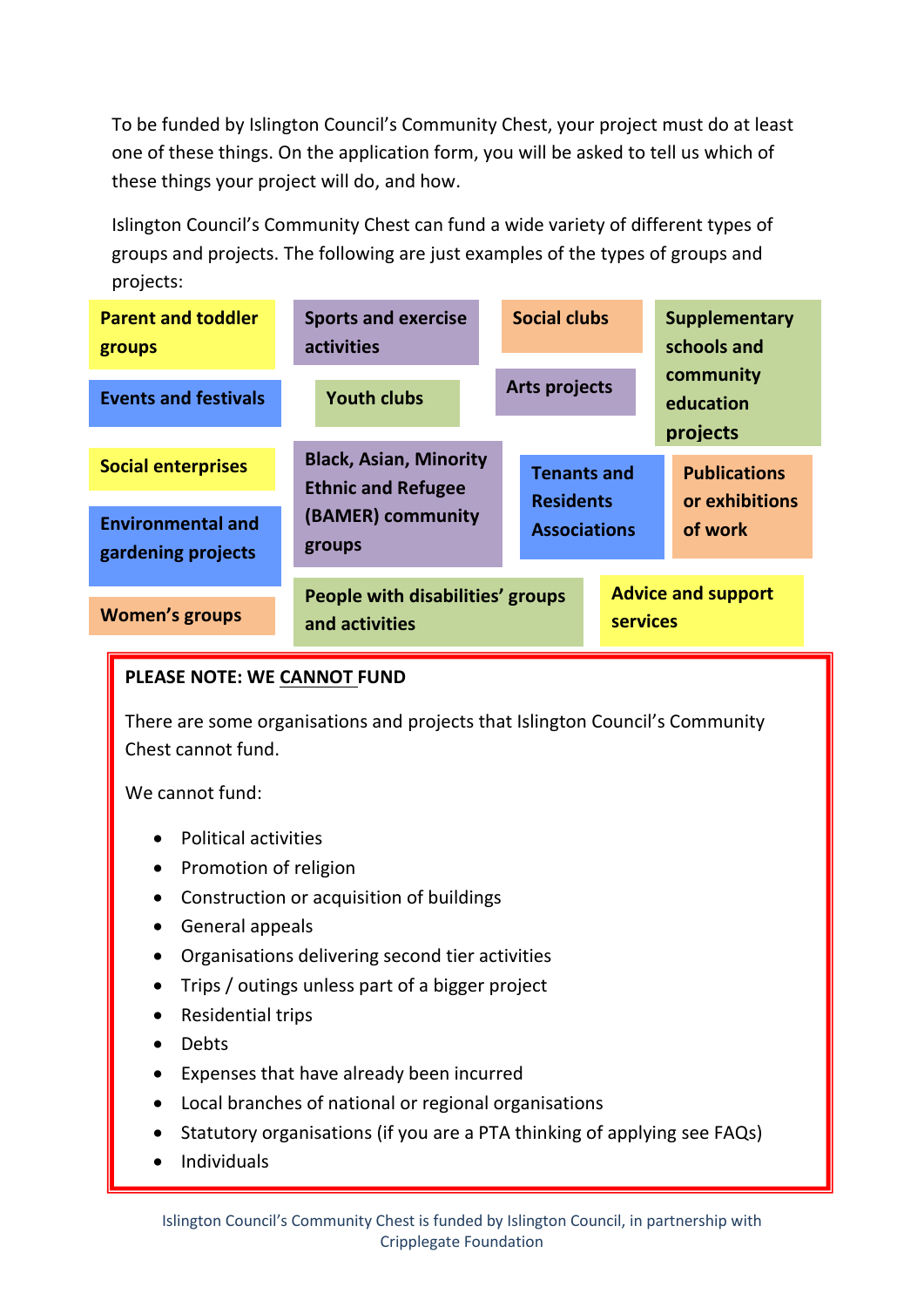## **HOW CAN I APPLY FOR A GRANT FROM ISLINGTON COUNCIL'S COMMUNITY CHEST?**

There are three rounds to apply to Islington Council's Community Chest each year. You can only apply once per year (over a 12 month period).You cannot have two Islington Council's Community Chest funded projects running simultaneously. If you have applied to Islington Council's Community Chest before, you must wait one year from the date of your previous application to apply again, whether your application was successful or not.

**You can apply for a grant from Islington Council's Community Chest by completing an online form.If you are not able to complete the online form for any reason you can still apply, please contact us.**

- Go to [https://www.cripplegate.org/support-funding/funding](https://www.cripplegate.org/support-funding/funding-organisations/islington-councils-community-chest)[organisations/islington-councils-community-chest](https://www.cripplegate.org/support-funding/funding-organisations/islington-councils-community-chest)
- Under 'Apply' click the 'to start a new application click here' link.
- All you need to apply online is an email address and access to a computer.
- You can save your application and return to it any time you don't have to fill it out all in one go.
- You will be asked to upload some documents to support your application. These documents are:
	- o A copy of your constitution or governing document
	- o A copy of your most recent annual accounts or income/expenditure statement.
	- o A copy of your most recent bank statement.
	- o Your budget breakdown

**If you are for any reason not able to upload your documents, you can send copies by post to Cripplegate Foundation, 13 Elliott's Place, London N1 8HX or by email to [grants@cripplegate.org.uk.](mailto:grants@cripplegate.org.uk) Please ensure that you send copies and not original documents.**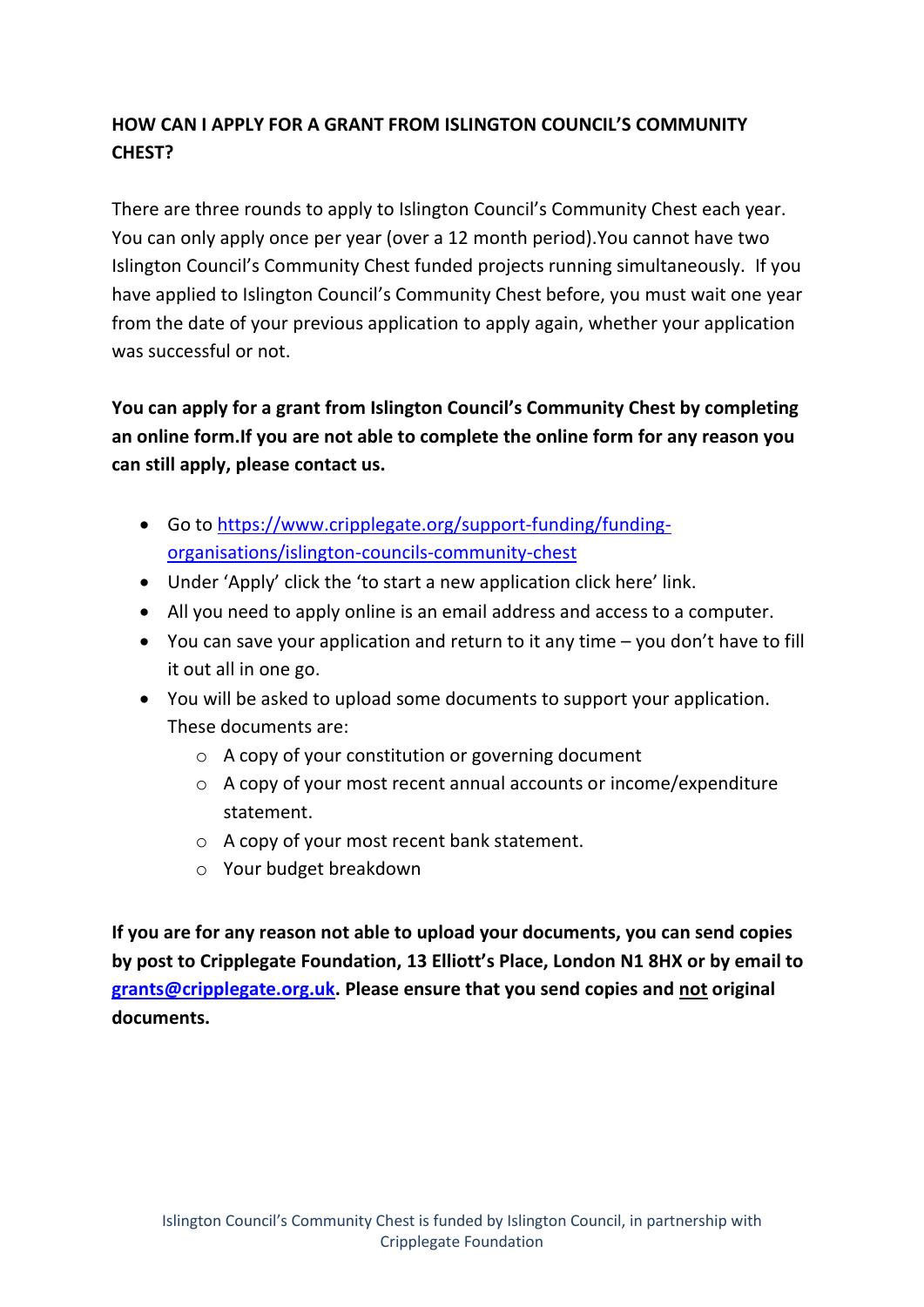#### **WHAT HAPPENS NEXT?**

**When you have submitted your application, Cripplegate Foundation will contact you to arrange a meeting to talk about your project. At the meeting we will ask questions about your application and offer advice and information.** 

**Awards for funding are made by the ICCC Panel consisting of London Borough of Islington Councillors, Cripplegate Foundation Governors and representatives of the Islington Community Network.** 

**As a small grants programme benefiting the local community, Islington Council's Community Chest aims to identify ways to alleviate the burden for small groups with limited capacity. In exceptional circumstances the Panel may decide to award a group funding over more than one year. For more information on the circumstances where such an award may be made see FAQ:Can I apply for multiyear funding?**

**When decisions are made we will write to you to let you know the outcome of your application. Decisions on applications are final with no appeals procedure.**

## **CONTACT US**

**If you have any questions please contact us on 020 7288 6940 or by emailing [grants@cripplegate.org.uk.](mailto:grants@cripplegate.org.uk)**

**You may also find the answer to your question in the 'Frequently Asked Questions' below.**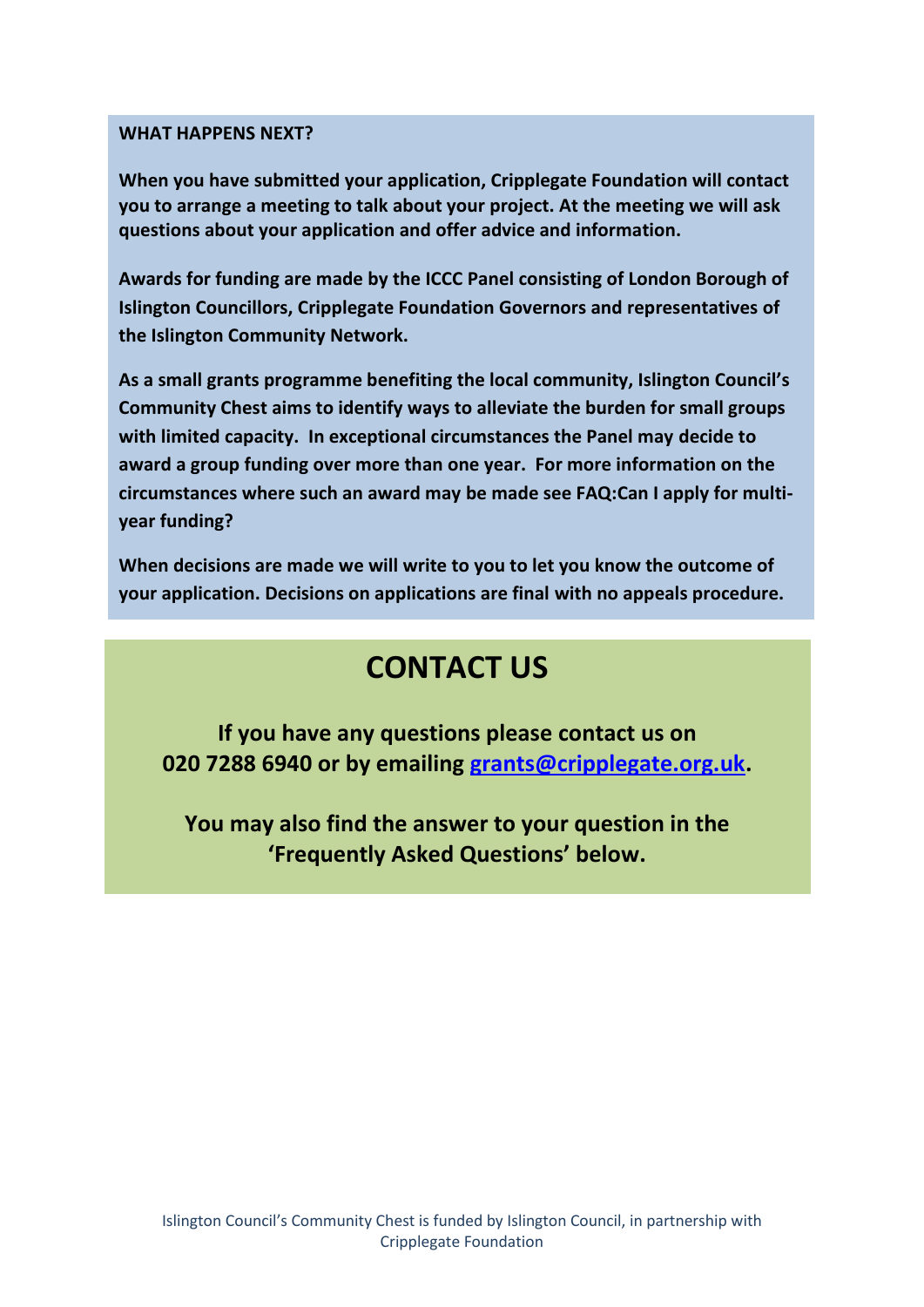#### **FREQUENTLY ASKED QUESTIONS**

#### **Question: What types of organisation can apply?**

Answer: As long as you meet all of the eligibility requirements, most types of organisations can apply. We accept applications from unregistered community groups, registered charities, social enterprises, companies limited by guarantee, Community Interest Companies and other not-for-profit organisations. Islington Council's Community Chest is not able to provide funding to organisations seeking funding for second tier activities, statutory organisations, local branches of national or regional organisations, or private companies.

## **Question: My organisation is new and does not yet have a management committee/constitution/bank account/annual accounts – can I apply?**

Answer: We encourage new organisations to apply and understand it takes time to set up an organisation. You must have a management committee of at least three unrelated and unpaid people, and a constitution or other governing document, in order to apply to Islington Council's Community Chest. If you do not have a bank account at the time you make your application, you must be able to show us that you are applying for a bank account and will have one by the time your grant is awarded, if your application is successful. New organisations that have not yet completed a full financial year do not need to provide annual accounts, but must be able to show us details of any income and expenditure so far. If you are unsure about making an application, contact us and we'll be happy to help. *Please read the next question if you are not able to set up a management committee and/or provide a constitution.*

## **Question: My organisation does not qualify for Islington Council's Community Chest as we do not have a management committee and/or a constitution – can a parent organisation apply on our behalf?**

Answer: Yes, Islington Council's Community Chest believes in fostering community action and empowerment and wishes to support the growth of new organisations that are meeting the emerging needs of the community in which they are based.

However, in order to be eligible to apply through a parent organisation you must be rooted in the local community and be taking active steps to develop as an independent organisation including recruiting a locally based management committee. All parent organisations must also be based and rooted in Islington. As long as the parent organisation and your project or activity can demonstrate that it meets the above restrictions and fulfils the rest of Islington Council's Community Chest criteria and priorities then you can apply. The parent organisation should be considered the applicant and provide their organisation details and supporting documents. We recognise that the parent organisation may have an annual income of more than the £100,000 threshold. The parent organisation can still apply on your behalf as long as your annual income is less than £100,000. The sections on the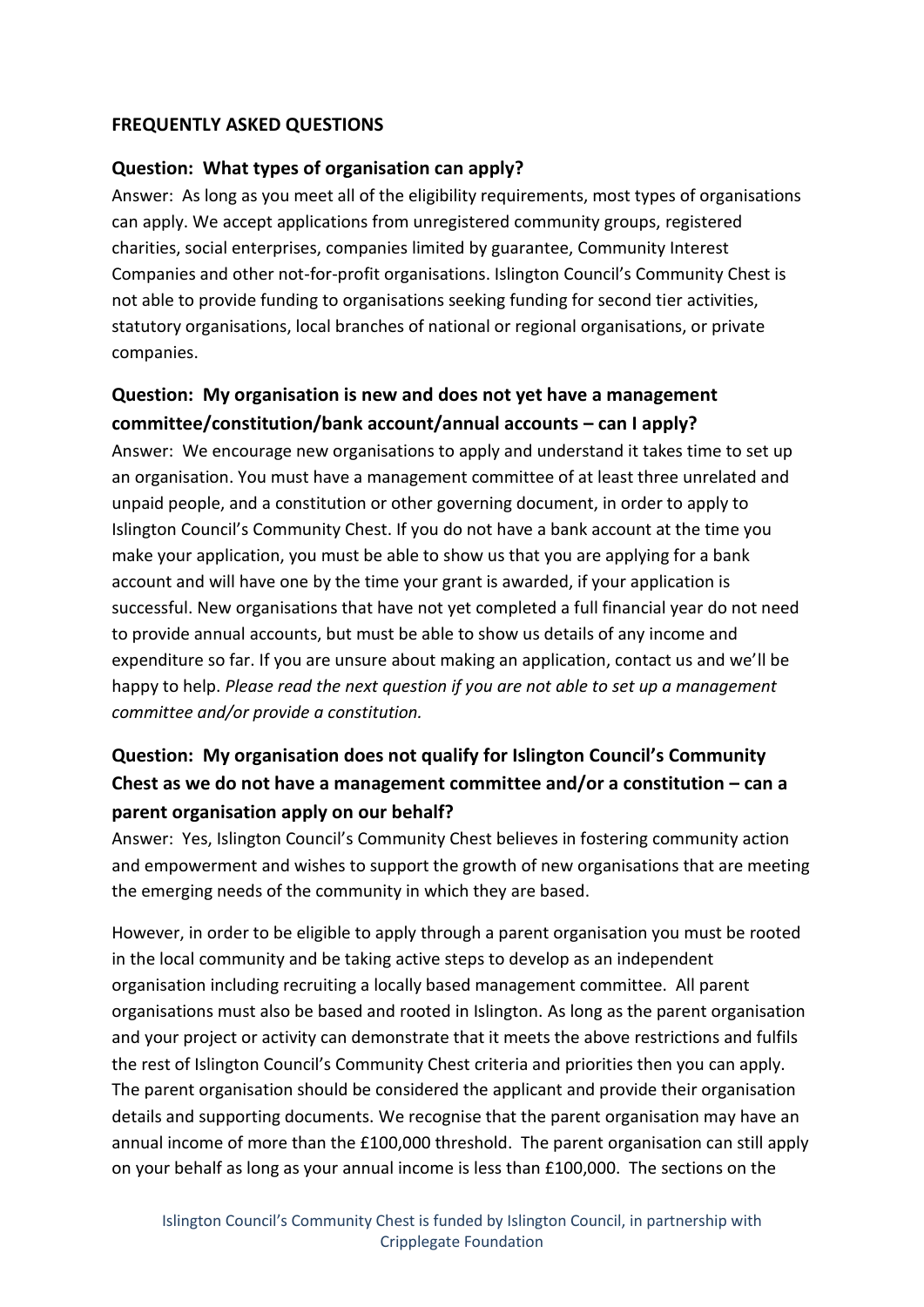application form about the project and beneficiaries will give you space todescribe your group and the work you are proposing to deliver. Following your submitted application, representatives from both organisations are required to attend the meeting to discuss your project. Awarded grants will be paid directly to the parent organisation. The parent organisation will be held accountable for providing accurate information throughout the application and monitoring process and for ensuring the terms and conditions of awarded grants are met. A parent organisation can only apply on behalf of a maximum of 2 groups per year. **If this question applies to you, we strongly encourage contacting us prior to applying.**

## **Question: My organisation works with people who aren't from Islington – can I apply for funding?**

Answer: Funding from Islington Council's Community Chest can only be used to support Islington residents, meaning people who live in Islington or are in full time education in Islington. If your organisation does not work with Islington residents, then you should not apply for funding from Islington Council's Community Chest.

If your organisation works with both Islington residents and people from outside Islington, you can apply, but:

- a) Must be able to demonstrate that you work with a significant number of Islington residents. What is considered a 'significant number' will vary depending on the type of work you do. You can contact us to discuss this.
- b) If you are successful in your application to Islington Council's Community Chest, the funding can only be used to support Islington residents that are involved in your project. If your project involves people not from Islington, you should be able to demonstrate that you have other funding available to support your work with those people.

## **Question: My organisation is a Parent Teachers Association/wishes to deliver a project within schools – can I apply?**

Answer: Projects that are internally focused to enrich school activities for the benefits of all pupils in a universal setting are unlikely to be prioritised for funding. Applications that are more likely to be considered for funding are those that have an external community-based benefit not to the exclusive benefit of pupils within the school. Exceptions may include projects that are specifically targeted at supporting a cohort that have additional barriers to participation or other forms of disadvantage which marks them out as at further risk of exclusion within and beyond the school setting and/or where there is wider cascading of learning and benefits beyond the direct school population. **If this question applies to you, we strongly encourage contacting us prior to applying.**

#### **Question: My organisation is a Football club – can I apply?**

Answer: Football based projects are unlikely to be prioritised for funding unless they can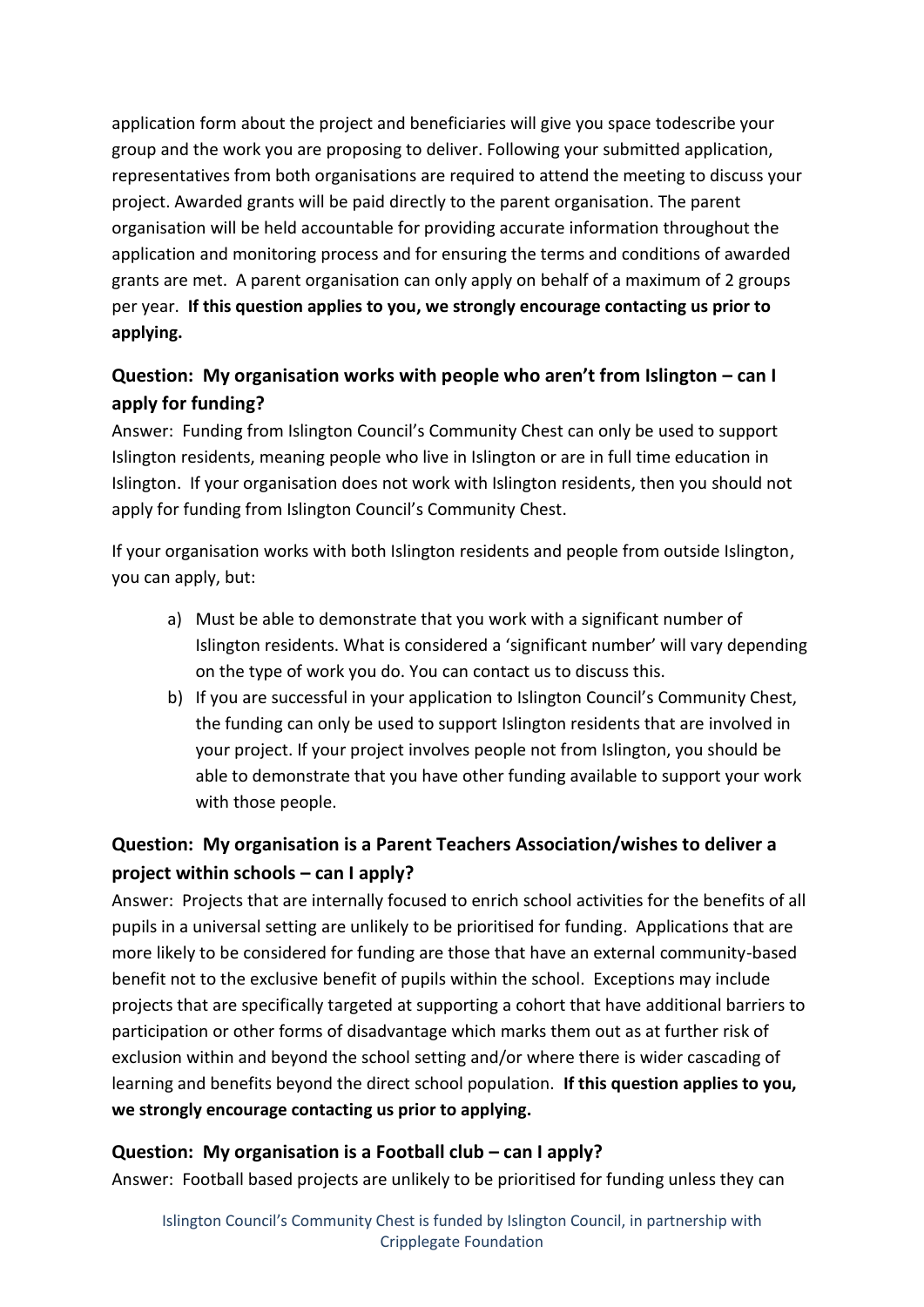demonstrate that they are specifically targeting and supporting young people who are particularly disadvantaged or may struggle to access, or have additional barriers to participation, or be associated with other risk factors that may contribute to other forms of disadvantage and exclusion.

#### **Question:** My organisation is a Tenants and Residents Association – can I apply?

Answer: Some applications from TRAs are not considered a priority. These include projects that appear to be beneficial to an exclusive group of residents such as gardening projects/improvements in closed/locked off areas, where equipment is not available for use by all residents, or where ICCC funding is a small contribution to a much larger estate improvement project.

## **Question: My organisation wishes to deliver a one-off event – can I apply?**

Answer: Yes, but when prioritising funding consideration is given to value for money and the ability for any given project to have sustained benefits beyond the life-time of the grant. In this context, one-off events may sometimes be assessed to be less of a priority when compared to other projects in any given round.

#### **Question: My organisation has very high/low levels of reserves – can I apply?**

Answer: As a general principle the Panel is unlikely to prioritise organisations have less than three months or more than nine months in unrestricted reserves. However, efforts are always made as part of the assessment process to understand why this may be the case. Examples of where exceptions may be made include:

- where funds have been carried over from a previous year but have been spent during the period between submission of their last accounts and the application;
- where organisations are very small so any level of reserves will potentially look very high or low in proportion to overall income or expenditure and;
- where there are clear and justifiable reasons for designating unrestricted reserves for specific purposes.

## **Question: My organisation has an annual income of more than £50,000 – should I apply?**

Answer: As long as your organisation's income, as shown on your most recent annual accounts, is less than £100,000 you can apply to Islington Council's Community Chest. Smaller organisations, with incomes of less than £50,000, are prioritised for funding, so applications from larger organisations may not be a priority. If you have an annual income of between £50,000 and £100,000 please contact us to talk about your project before making an application.